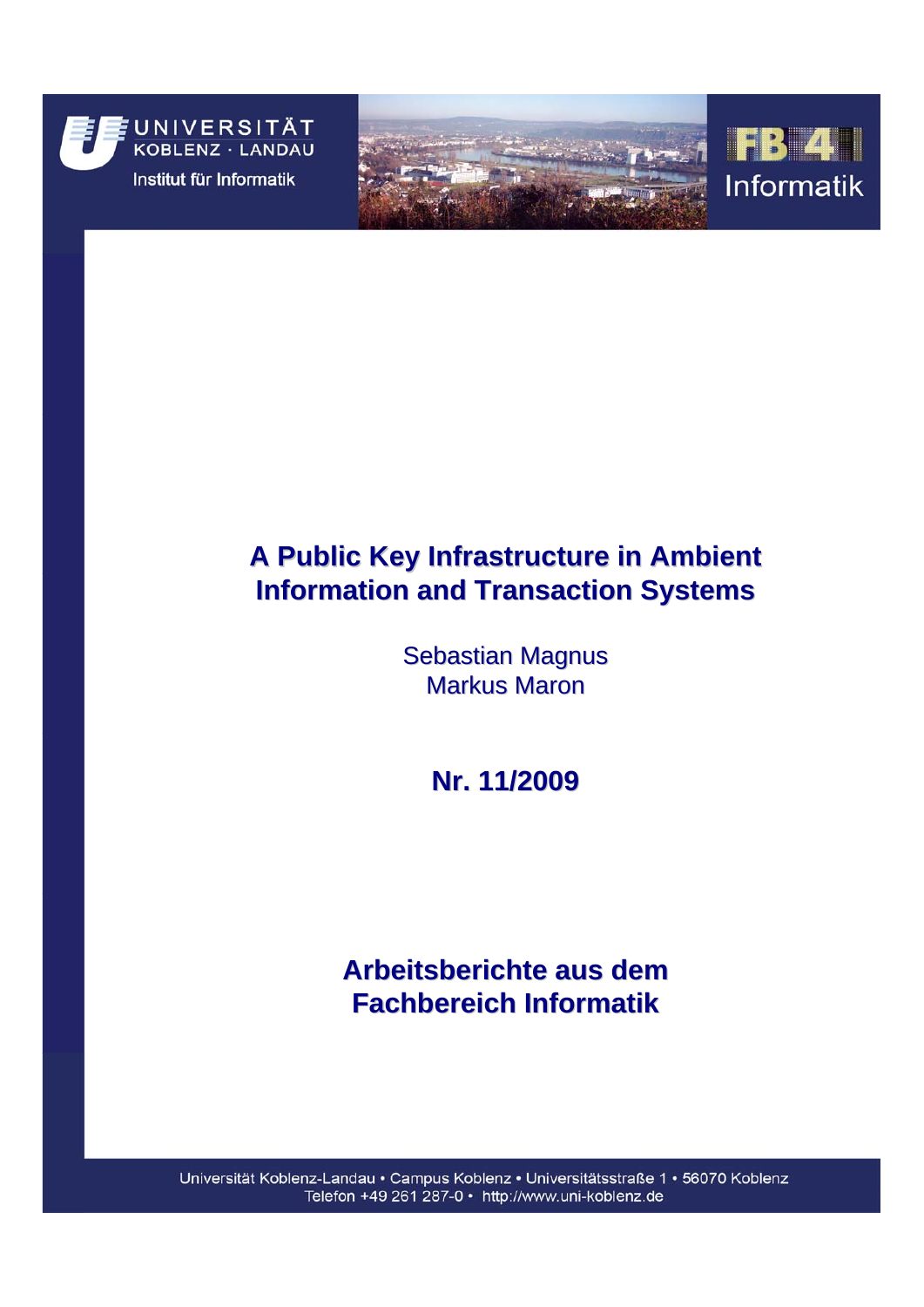Die Arbeitsberichte aus dem Fachbereich Informatik dienen der Darstellung vorläufiger Ergebnisse, die in der Regel noch für spätere Veröffentlichungen überarbeitet werden. Die Autoren sind deshalb für kritische Hinweise dankbar. Alle Rechte vorbehalten, insbesondere die der Übersetzung, des Nachdruckes, des Vortrags, der Entnahme von Abbildungen und Tabellen – auch bei nur auszugsweiser Verwertung.

The "Arbeitsberichte aus dem Fachbereich Informatik" comprise preliminary results which will usually be revised for subsequent publication. Critical comments are appreciated by the authors. All rights reserved. No part of this report may be reproduced by any means or translated.

### **Arbeitsberichte des Fachbereichs Informatik**

**ISSN (Print):** 1864-0346 **ISSN (Online):** 1864-0850

### **Herausgeber / Edited by:**

Der Dekan: Prof. Dr. Zöbel

Die Professoren des Fachbereichs:

Prof. Dr. Bátori, Prof. Dr. Beckert, Prof. Dr. Burkhardt, Prof. Dr. Diller, Prof. Dr. Ebert, Prof. Dr. Furbach, Prof. Dr. Grimm, Prof. Dr. Hampe, Prof. Dr. Harbusch, Prof. Dr. Sure, Prof. Dr. Lämmel, Prof. Dr. Lautenbach, Prof. Dr. Müller, Prof. Dr. Oppermann, Prof. Dr. Paulus, Prof. Dr. Priese, Prof. Dr. Rosendahl, Prof. Dr. Schubert, Prof. Dr. Staab, Prof. Dr. Steigner, Prof. Dr. Troitzsch, Prof. Dr. von Kortzfleisch, Prof. Dr. Walsh, Prof. Dr. Wimmer, Prof. Dr. Zöbel

### **Kontaktdaten der Verfasser**

Sebastian Magnus, Markus Maron Institut für Informatik Fachbereich Informatik Universität Koblenz-Landau Universitätsstraße 1 D-56070 Koblenz EMail: [smagnus@uni-koblenz.de](mailto:smagnus@uni-koblenz.de), maron@uni-koblenz.de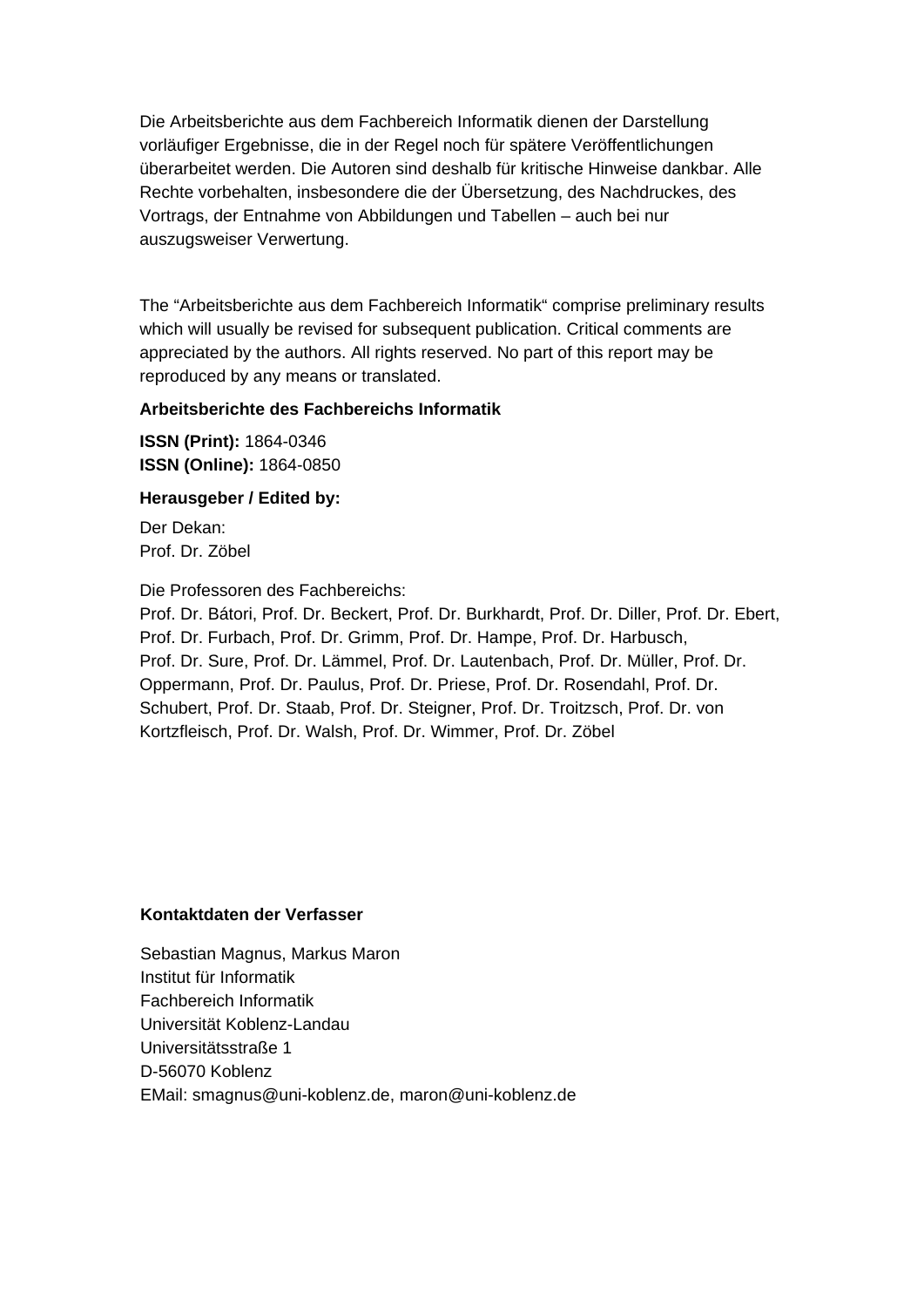# A Public Key Infrastructure in Ambient Information and Transaction Systems

Sebastian Magnus, Markus Maron Universität Koblenz-Landau, Koblenz, Germany smagnus@uni-koblenz.de, maron@uni-koblenz.de

10. August 2009

#### Zusammenfassung

Conventional security infrastructures in the Internet cannot be directly adopted to ambient systems, especially if based on short-range communication channels: Personal, mobile devices are used and the participants are present during communication, so privacy protection is a crucial issue. As ambient systems cannot rely on an uninterrupted connection to a Trust Center, certified data has to be verified locally. Security techniques have to be adjusted to the special environment. This paper introduces a public key infrastructure (PKI) to provide secure communication channels with respect to privacy, confidentiality, data integrity, non-repudiability, and user or device authentication. It supports three certificate levels with a different balance between authenticity and anonymity. This PKI is currently under implementation as part of the iCity project.

### 1 Introduction

Ambient intelligence systems enable to automatically connect mobile computing devices with environmental information. Such systems do not only evaluate location-dependent data, but also other context information like knowledge about the receiver, his interests or behavior. Because personalized information is linked with private data that might need protection, transactional security and privacy are major issues.

In the scope of the research project iCity [1], we are working on ambient intelligence systems in the field of mobile information and transaction services, which is often related to mobile business. Mobile devices with computational capabilities like smartphones or PDAs are used in different scenarios to support their users with personalized, location-dependent and time-dependent services. The project is in public transport for ticketing and timetable information, in mobile advertisement, and in healthcare for prescription information. To avoid charges by Mobile Network Operators, connections use the short-range wireless communication radio Bluetooth.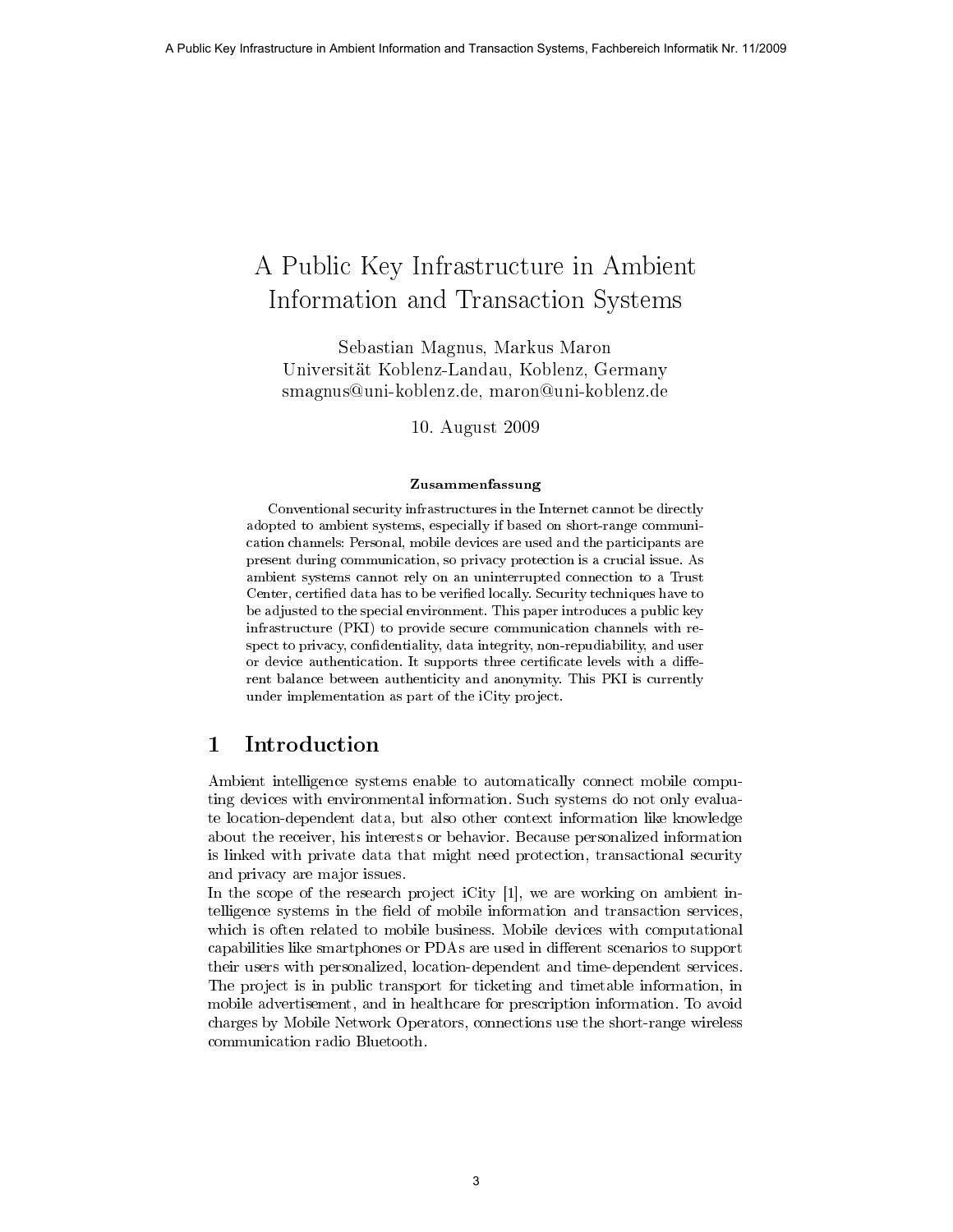To provide security especially on the last meter and to protect private data, we developed a public key infrastructure (PKI). The PKI provides secure communication channels with respect to privacy, condentiality, data integrity, nonrepudiability, and user or device authentication. It supports three certificate levels with a different balance between authenticity and anonymity. This PKI is currently under implementation as part of the iCity project.

The paper describes a security concept which is under development within the iCity project. Adjustable to various scenarios, different levels of anonymity or authenticity are supported.

Before we introduce our PKI, we propose some example applications in Section 2 and discuss related work 3. Section 4 sketches the PKI for providing user authentication, integrity and secure data channels without unnecessary disruption of privacy. As described in 5 and 6, the PKI balances between privacy and non-repudiability by use of different certificates issued by a common Trust Center (TC). The interaction protocol is introduced in Section 7. We conclude in Section 8 with how to apply the PKI in particular scenarios.

# 2 Daily-life Scenarios

iCity is tested together with our business partners in outdoor advertising, public transport, and health care. Herein, we identied three typical daily-life service types to exemplify the usage of our PKI concept:

#### 2.0.1 Anonymous Information Services:

Anonymous information services can be used for advertisement, tourist information, or timetable information in public transport. The identity of the customer is not relevant for the service provider, he may stay anonymous. In contrast, the provider's identity is public and has to be authenticated to prevent fraudsters from claiming the provider's identity as their own and to protect the customer from phishing or social engineering.

#### 2.0.2 Registered or Context Sensitive Services:

The second class of applications are services which correspond to a certain context, for example the result of a former transaction or a particular, but not identified user. Typical registered services are anonymous but customized services and prepaid accounts.

#### 2.0.3 Personal Services:

Financial and legal transactions often require the identification of a natural or legal person. Either partner needs to authenticate the counterpart. The communication often has to be non-repudiable in both directions, for example to comply with legal requirements. Because sensitive data are transmitted, protection against forgery and eavesdropping is crucial.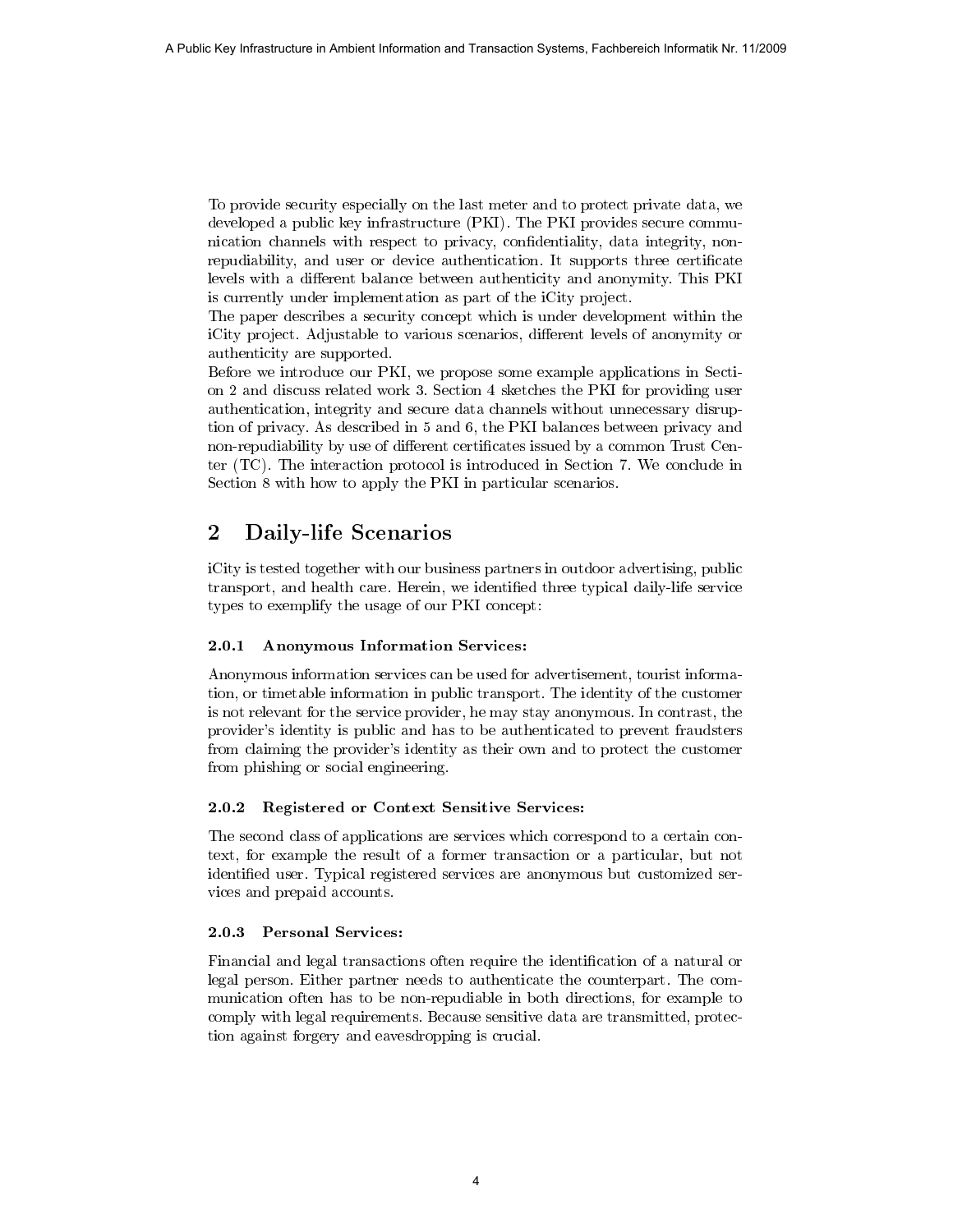If participants are able to register with their partner, they could transmit and verify their personal data and simplify the transaction to a registered service. If the participants meet for the first time or if it is not possible to verify the data received earlier, the users have to be authenticated during link connection.

# 3 Background and Related Work

Security is a set of properties which are closely linked to a certain scenario. Depending on the concrete application, different characteristics may be required or undesired. Our PKI proposes a combination of different certificate types to be adaptable to various scenarios and balance between privacy and nonrepudiability.

Security provided by current short-range media like Bluetooth and WLAN provide only limited security features: Bluetooth and WLAN support only pointto-point security [2, 3] with known vulnerabilities to its cryptography (e.g., see [4, 5] for Bluetooth and [6] for WLAN), mostly due to incomplete or incorrect implementation. Neither Bluetooth nor WLAN provide user authentication or non-repudiability.

Public key infrastructures are well-known approaches for key management and key distribution with aid of a central, trustworthy authority. Detailed overviews can be found in [7, 8]. However, these Internet-based approaches do not consider privacy: Participants are either trustworthy or not. In an ambient systems with interacting natural persons, both privacy and authentication are required.

To avoid those shortcomings, iCity implements a PKI on application layer. A proof-of concept in Java using Bluetooth-connections is currently under development. One major aspect of our PKI is an adaptable trade-off between privacy and non-repudiability. Privacy has to be protected either to comply with statutory regulations, or to retain user acceptance [9, 10]. To the contrary, some transaction require user authentication (e.g., for access control) and nonrepudiability (e.g., for financial or legal transactions  $[11, 12]$ ).

The iCity PKI is based on reliable security technologies. Asymmetric RSA cryptography [13] is used to protect the communication channel against eavesdropping and manipulation. Keys are provided by certificates similar to those defined in FIPS 186-2 Digital Signature Standard [14] or by publications of the German Federal Network Agency [15, 16, 17]. In contrast to those specification, iCity supports certificates for both the authentication of the owner and for anonymous, privacy-compliant services.

Security in iCity is based on asymmetric cryptography [13]. Sender A sends a message M to receiver B. After encryption with a function  $c(M, K_{Pub}^B)$  using a public key  $K_{Pub}^{B}$ , M can only be deciphered by the owner B of the corresponding private key  $K_{Priv}^B$ .

Integrity, authenticity, and non-repudiability is achieved by the use of digital signatures  $S(M, A) = c(h(M), K_{Priv}^A)$  which are the encrypted hash-value  $h(M)$ of a message  $M$  [14]. A cryptographic hash function is a one-way function which maps messages of arbitrary length onto a representation of constant length. The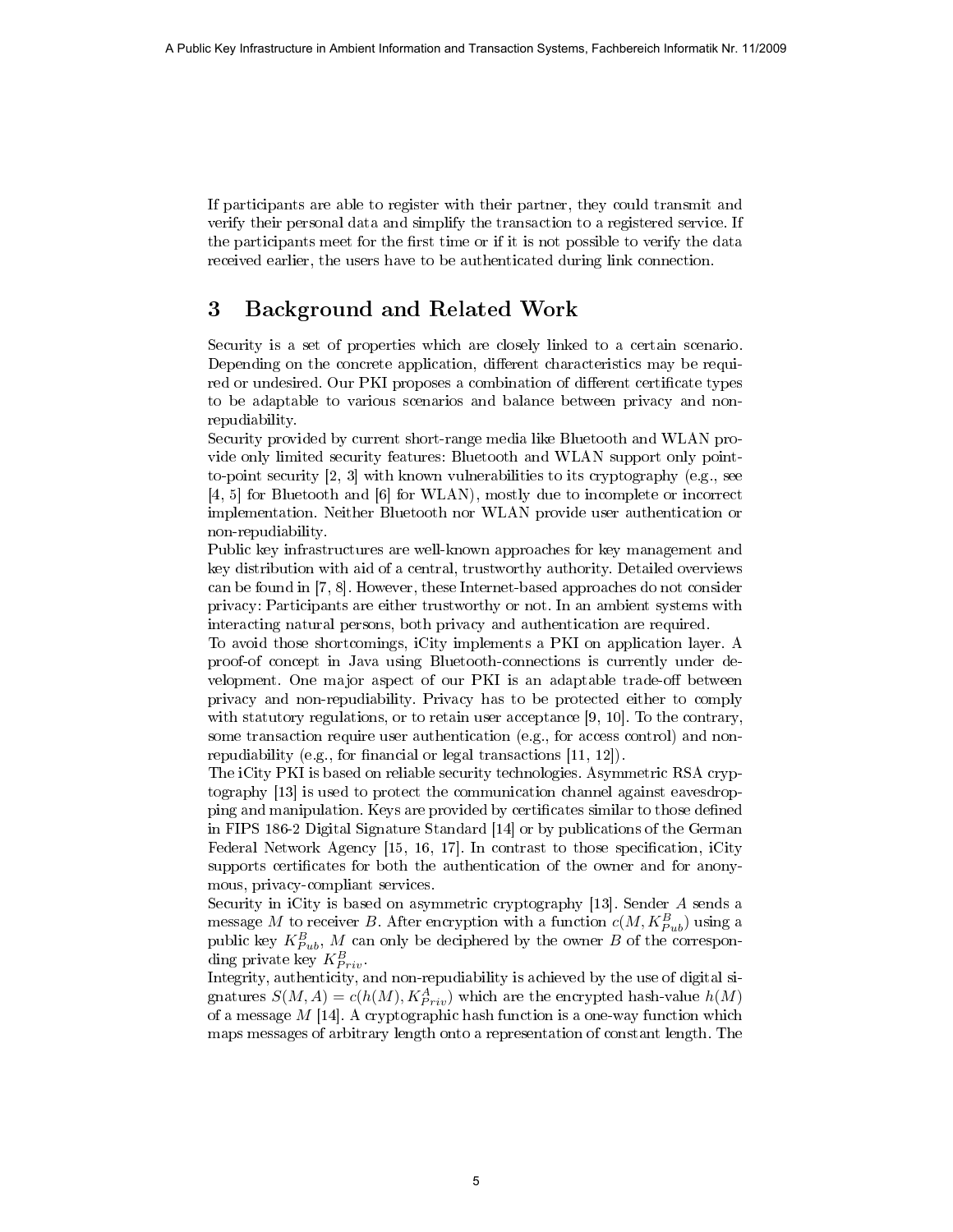values are stochastically independent and uniformly distributed. It is not possible to efficiently create a message that fits to a certain value. Everyone can check if the message was manipulated by testing if  $h(M) = c(S(M, A), K_{Pub}^A)$ . Only the owner A of the corresponding private key  $K_{Pub}^A$  is able to create such a signature.

# 4 Global PKI Scheme

The next sections describes the global interaction scheme of the iCity PKI as visualized in Figure 1. Participants are henceforth referred to as operators



Abbildung 1: Interaction within the PKI

 $O \in \{A, B, T\}$  with a Trust Center T, a sender A, and a recipient B. A and B want to transfer a message  $M$ . Every operator has at least one key pair with a public key  $K_{Pub}^{O}$  and a private key  $K_{Priv}^{O}$ .

 ${\cal T}$  can certify the ownership of a key pair and additional information by signing the data D with a signature  $S(D,T)$ . A certificate  $C^{D} = (D, S(D,T))$  is created, which contains at least the public key  $K_{Pub}^O$  of its owner  $O$  and a certificate ID. Additional contents are described in Section 5.

The TC is used as a central authority which is trustworthy to all participants with respect to the correct creation of certificates. Everyone can locally verify the TC's signature by use of its public key  $K_{Pub}^T$ .

## 5 Certificates in iCity

iCity uses certificates to enable key exchange, authentication, non-repudiability, and to support protection against eavesdropping and forgery. This section introduces three types of certificates as shown in Fig. 2: Ad-Hoc Certificates, Anonymous Certificates, and Personalized Certificates. Each class supports a different trade-off between privacy and non-repudiability. Authentication and non-repudiability is achieved by extending anonymous certificates with additional data.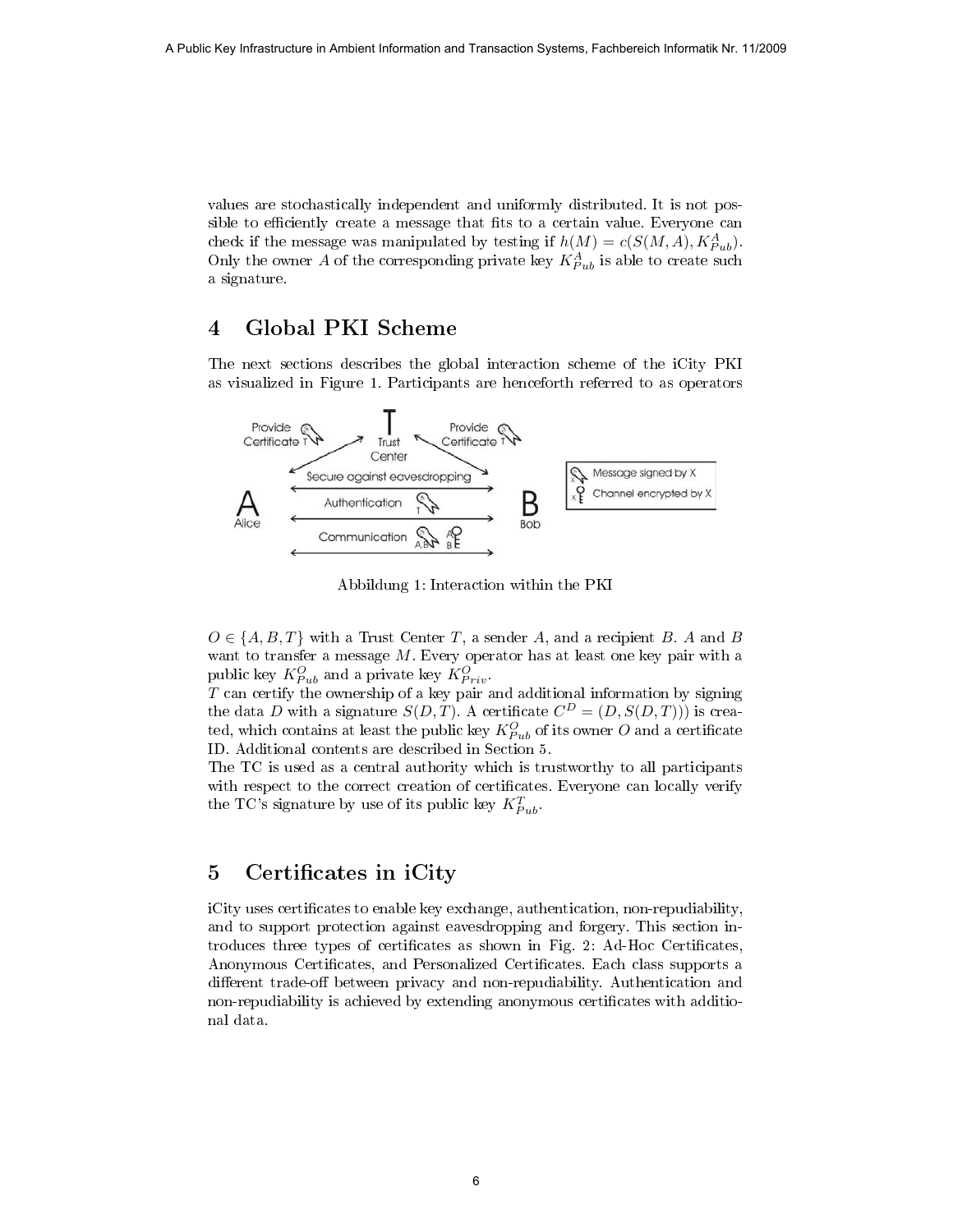

Abbildung 2: Certificates in iCity

#### 5.0.4 Ad-Hoc Certificate (AHC):

Ad-Hoc Certificates (AHC) are completely anonymous certificates created by its owner himself that contain only cryptographic information. Its creator could claim any content, therefore AHCs only provide protection against eavesdropping, but not against masquerade or MITM-attacks.

AHCs are applicable if communication requires protection against eavesdropping, but not identification of the receiver. Another scenario for AHCs is the privacy-protecting exchange of higher-level certificates. In contrast to Internetscenarios, the owner is visibly present in ambient systems. Eavesdroppers could create a link between the natural person and personal data in the certificate. By previously protecting the connection with an AHC, higher-level certificates can be submitted exclusively to the communication partner.

Notwithstanding the general definition in Section 4, AHCs are the only certificates which are not signed, because they are not created by a TC. Technically, they are rather a set of cryptographic information than a certificate.

#### 5.0.5 Anonymous Certificate (AC):

Anonymous Certificates (AC) contain the same cryptographic information as the AHC and additional administrative information as well as a TC signature. The signature can only be created by the TC and proves the integrity of the content: Everyone can verify the certificate via the  $TC$ 's public key. In particular, the TC certifies the ownership of a key pair by signing a public key contained in the certicate. ACs do not contain any personal information, therefore the recipient cannot identify the owner solely by the certificate, but he can recognize the unique certificate ID-number and see if he already communicated with the participant. The owner may possess more than one AC to hide links between independent transactions.

#### 5.0.6 Personalized Certificate (PC):

The former two certificates are not able to personally identify its owner. In many scenarios, it is not enough to identify the certificate. Customers should always be able to identify companies, and it may be required to identify natural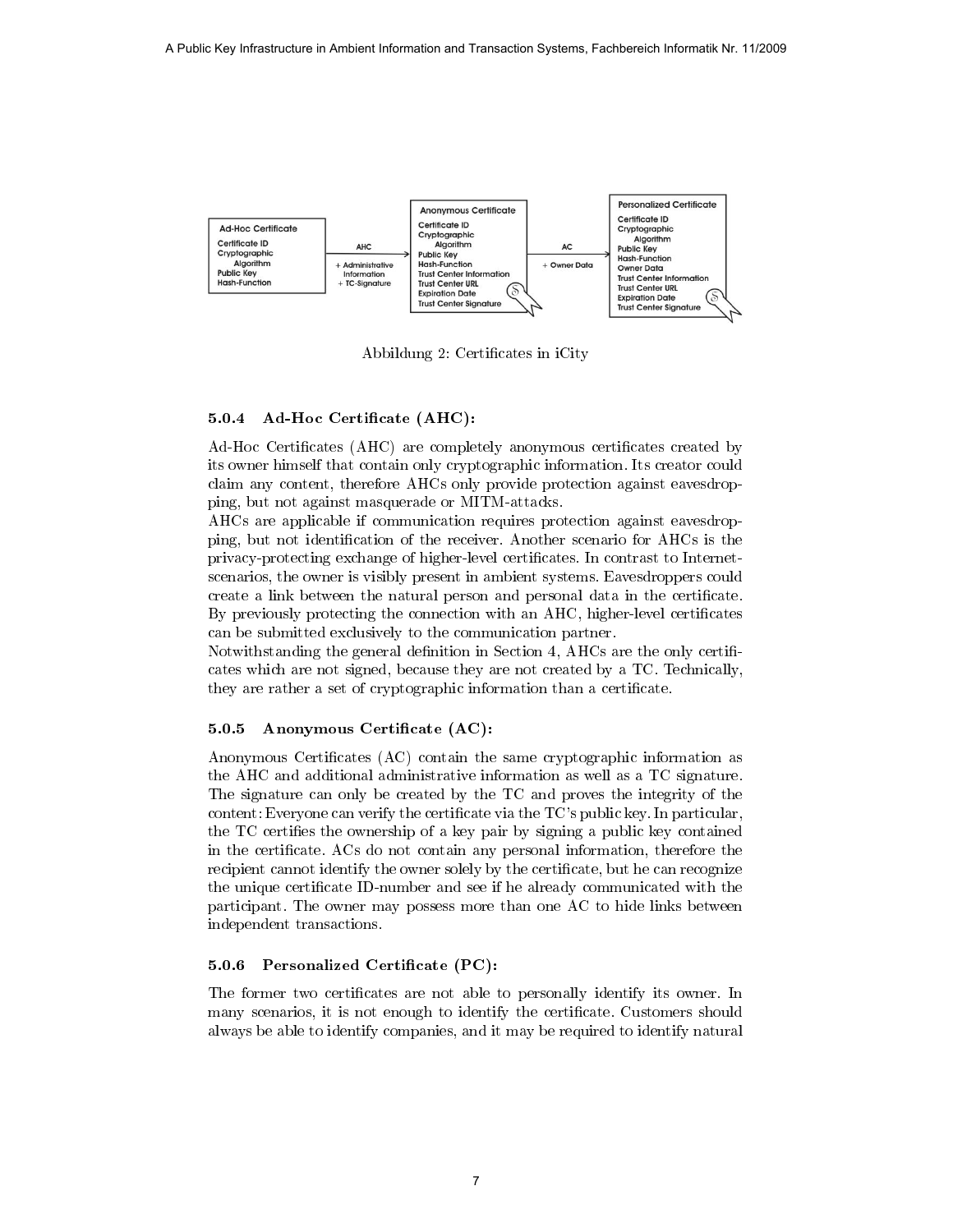persons to lower a payee's risk of non-payment, to verify access rights, or to support legal transactions.

Personalized Certificates contain all data already mentioned for ACs, but also additional personal data. They require at least the name and address of the owner and a personal identification characteristic. This could be the identification card number for natural persons. These data have to be verified by the  $TC$ during certification.

By using a PC, the participant gives up his anonymity. Therefore, the user is asked for a PIN for the PC's transmission. A natural person's PC is only transfered if it is required for the transaction, and if the client can trust the receiver of the certificate with respect to privacy protection.

Note that PCs are not always required to certify the user's identity. Instead, it is possible to identify the participant with data verified in prior transactions and linked to an AC.

## 6 Content of iCity Certificates

This section describes data contained in the certificates. Table 1 summarizes the entries. The data are partitioned into four sections: Header data, cryptographic information, administrative information, and data about the owner.

| Header Data (AHC, AC, PC)               |                                                                       |
|-----------------------------------------|-----------------------------------------------------------------------|
| Type                                    | Type of Certificate [AHC $ $ AC $ $ PC].                              |
| Certificate ID                          | Identification number of the certificate. TC-wide unique in           |
|                                         | AC and PC. Not unique in AHC.                                         |
| Cryptographic Information (AHC, AC, PC) |                                                                       |
| c()                                     | Name of the cryptographic algorithm $c()$ .                           |
| $K_{Pub}$                               | Public key of the certificate owner.                                  |
| h()                                     | Name of the hash-function $h()$ .                                     |
| Administrative Information (AC, PC)     |                                                                       |
| Expiry date                             | The certificate is not valid after that date.                         |
| Issuer                                  | Name and URL of the issuing TC.                                       |
| $\overline{S(C,K_{Priv}^T)}$            | Signature $S(C, K_{Priv}^T) = c(h(C), K_{Priv}^T)$ of the issuing TC. |
| Owner Data (PC)                         |                                                                       |
| Writer                                  | ID of the TC-employee who issued the certificate. The ID              |
|                                         | is a pseudonym only known to the TC.                                  |
| ID.                                     | Type and value of the presented identification                        |
|                                         | characteristic (e.g., identity card).                                 |
| Owner                                   | Name and Address of the certificate owner (Natural person             |
|                                         | or company).                                                          |

Tabelle 1: Data of the Certificate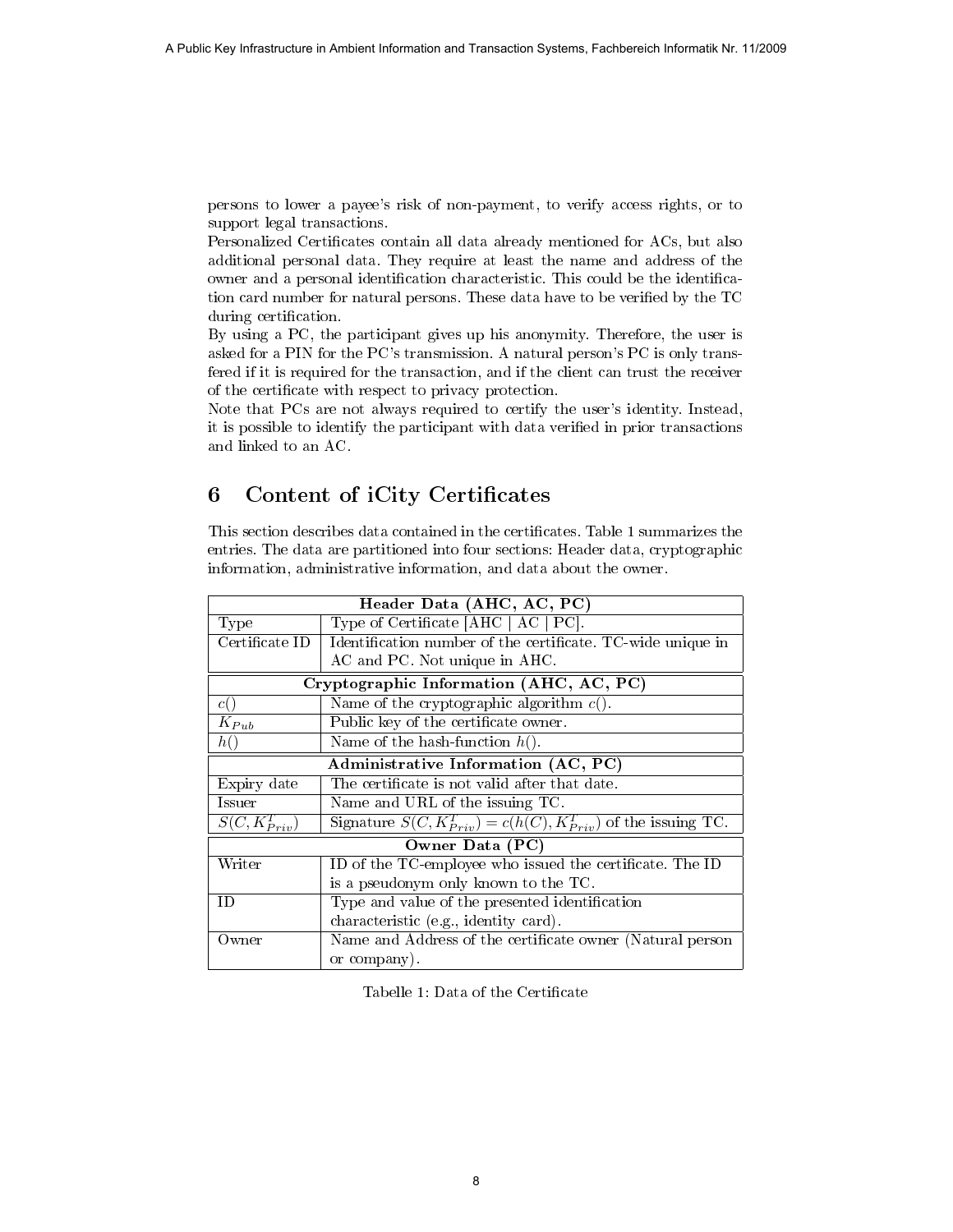#### 6.0.7 Header Data:

These data are used to identify the certificate and its type. The Certificate ID is unique within one issuing TC, respectively for AHCs on one device. In AHCs, the ID keeps constant within one communication. In ACs and PCs, it always keeps constant and can be used to recognize a communication partner from earlier communications.

#### 6.0.8 Cryptographic Information:

The data of this class are required to build up a tap-proof connection to the certificate owner  $A$  and to verify the authenticity of messages  $M$  sent by  $A$ . It contains the public key  $K_{Pub}^A$  of the owner as well as the name of the hash- and cipher-algorithms  $h()$  and  $c()$ . The corresponding private key is never transmitted, not even to or from the Trust Center.

The key is used to encrypt messages which can only be decrypted by A with the corresponding private key, and attach a signature to messages sent by A.

The cryptographic function works only in one direction. To establish a bidirectional channel, one certificate is required for every participant.

#### 6.0.9 Administrative Information:

The second information block contributes data about the issuing Trust Center and the expiry of the certificate. The name of the TC is used to determine which pre-known public key has to be used to verify the certificate. The block also contains the issuing  $TC$ 's signature which certifies the data. Everyone can check it by use of the TC's public key.

A certificate is invalid if the current date is after the expiry date. The certificate is afterwards only used to verify stored messages, for example to prove the content and participants of a former transaction.

#### 6.0.10 Data about the owner:

In some applications, the participants have to be identified as natural persons or companies, especially if contracts are to be signed or during financial transactions. Moreover, a customer has to identify the provider of an access point to be protected from phishing or masqueraders. For this purpose, additional data about the owner can be certified in PCs.

Owner data contains at least the name of the owner, an identification characteristic (e.g., his identification card number), and his current postal address. It can optionally contain contact information, like phone number, E-Mail address, or web URL.

Generating a certificate with owner data is more complex than producing an AC, since the correctness of the certified data has to be verified by the issuing TC. This is not always possible without physical interaction.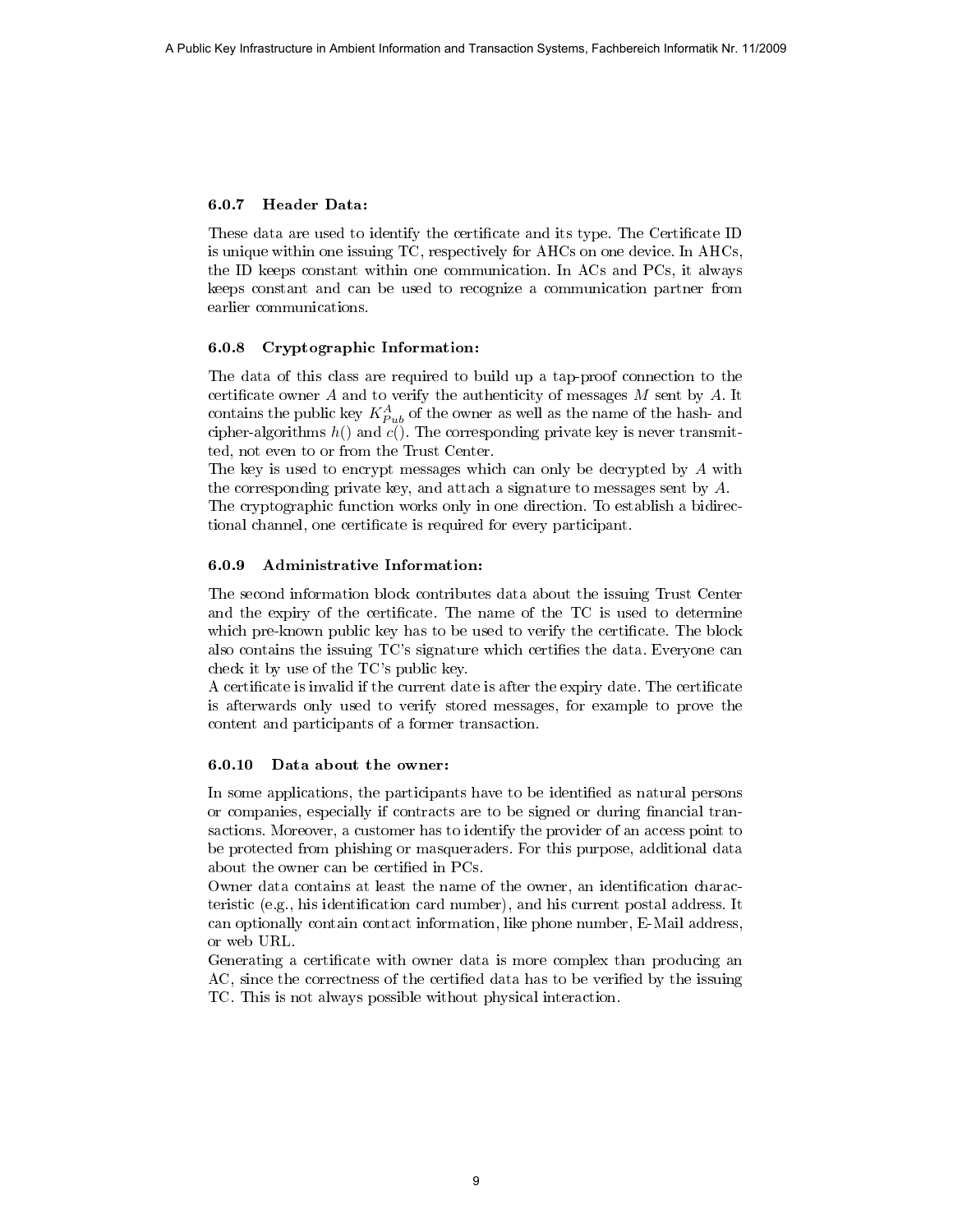# 7 Link Connection and Data Exchange

By use of the infrastructure above, a secure communication channel between two participants can be established. This section explains the link connection and communication protocol. The particular steps are described in more detail in the subsections. The channel is secured by the following steps:

- 1. Securing the channel against eavesdropping
- 2. Authentication
- 3. Communication

#### 7.0.11 Securing the channel against eavesdropping:

The communication channel is at first secured only against eavesdropping and message manipulation. The securing process takes one optional and one mandatory step for each direction:

- 1. Ad-Hoc Certificate Generation (if required)
- 2. Certificate Exchange

In most scenarios, the channel will protect the communication between a natural person and a service provider. While the service provider's identity is in general not private and a PC can be transferred on an unsecured channel, the customer has a right for privacy. He generates a key pair and the corresponding AHC to protect the channel against eavesdropping. A natural person's AC or PC is only transmitted when it is required for authentication and only on a tap-proof channel. A Public Key Infrastructure in Ambient Information and Transaction Systems, Fachbereich Information By two of the information control and Transaction denotes the particular and transaction and Transaction and Transaction

Every participant manages his certificates by himself, the TC is not required for certificate exchange or verification. When a connection is established, the participants submit their certificate to the communication partner.

Certificates can only be used if the current date is before the expiry date. Outof-date certicates can be stored to prove former communications, but not for encrypting messages.

#### 7.0.12 Authentication:

If a natural person connects with a service provider, the service provider submits his certificate first, his identity is not confidential. If the customer requires an AC or PC, it is transfered second to be sure to submit it to the right partner. The authentication takes three steps per direction:

- 1. Exchange of AC or PC (If required)
- 2. Local verification of certificate
- 3. Verification of communication partner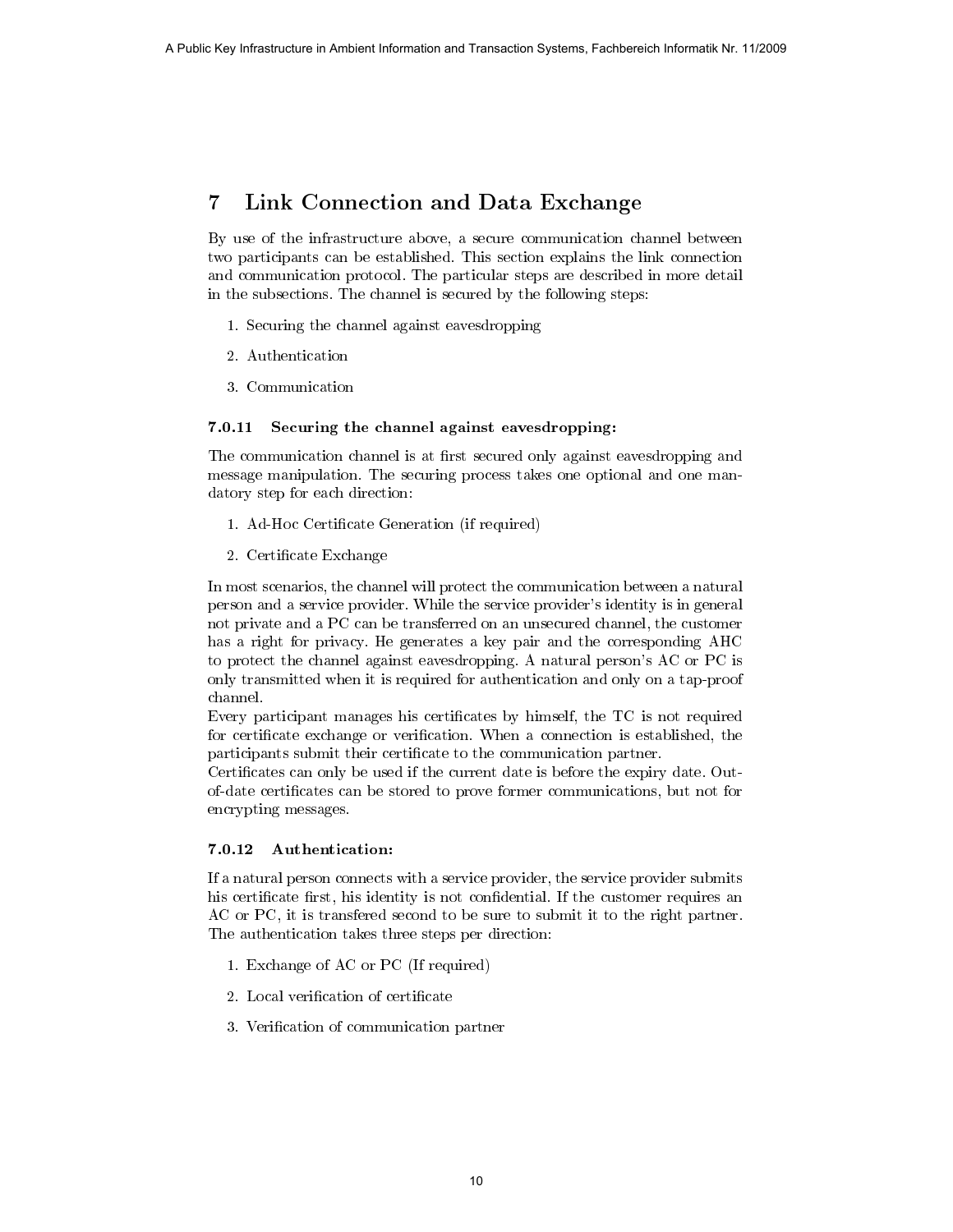If not done in the step mentioned above, a certificate of the correct type (AC or PC) is submitted. The certificate  $C$  of participant  $A$  is checked by its receiver locally by testing the signature via the TC's pre-known public key and hashfunction:  $c(S(C, A), K_{Pub}^T) = h(C)$ 

The certificate could be recorded during a previous communication, so testing the signature is not sufficient to recognize the communication partner. An attacker who repeats a foreign certificate could neither sign his own messages nor read received messages, but the partner could not notice the difference to a disturbed connection. For this reason, the communication partners are tested bidirectionally with help of two random numbers:

One participant A generates a random number  $n_1$  and sends it to his communication partner B. B appends bit by bit a second random number  $n_2$ , producing a new number *n*. He encrypts the number by using his private key:  $n^{K_{Priv}^B}$  $c(n, K_{Priv}^B)$ .  $n^{K_{Priv}^B}$  is sent to A, who decrypts the number  $n' = c(n, K_{Pub}^B)$ . B is really the owner of the key pair noted in the certificate if  $n_1$  is contained in n. To verify his own certificate, A now encrypts n by use of his private key  $K_{Priv}^A$ and sends the number back to B. B decrypts the number with help of  $K_{Pub}^A$ and checks if  $n_2$  is contained in the number. A Public Key Infrastructure in Ambient Information and Transaction Systems, Fachbereich Information  $\mathbf{R}^T$ . The expected in Ambient Information and Transaction and Transaction and Transaction and Transaction and Trans

The number is constructed of two parts to ensure the authentication cannot be abused as an oracle. Neither A nor B can chose  $n$  alone and therefore are not able to make the partner en- or decrypt arbitrary messages in the length of the numbers. Authenticating the participants bidirectionally is also more efficient than repeating a unidirectional authentication.

The random number  $n$  is memorized for later, it is needed as a serial number during communication.

#### 7.0.13 Communication:

At this point, a secure channel between A and B is established. The cryptographic data contained in the certificate are used to encrypt messages. The following protocol is used in both directions:

- A: Increase serial number  $n$  by one, append to message
- A: Sign message:  $S(M^{K_{Pub}^B}, A) = c(h(M^{K_{Pub}^B}}), K_{Priv}^A)$
- A: Encrypt message with  $M^{K_{Pub}^B}} = c(M, K_{Pub}^B)$
- A: Send message
- B: Decrypt Message  $M = c(M^{K_{Pub}^B}, K_{Priv}^B)$
- B: Test signature:  $h(M^{K_{Pub}^B}}) = c(S(M^{K_{Pub}^B}}, A), K_{Pub}^A)$
- B: Check serial number
- B: Send acknowledgement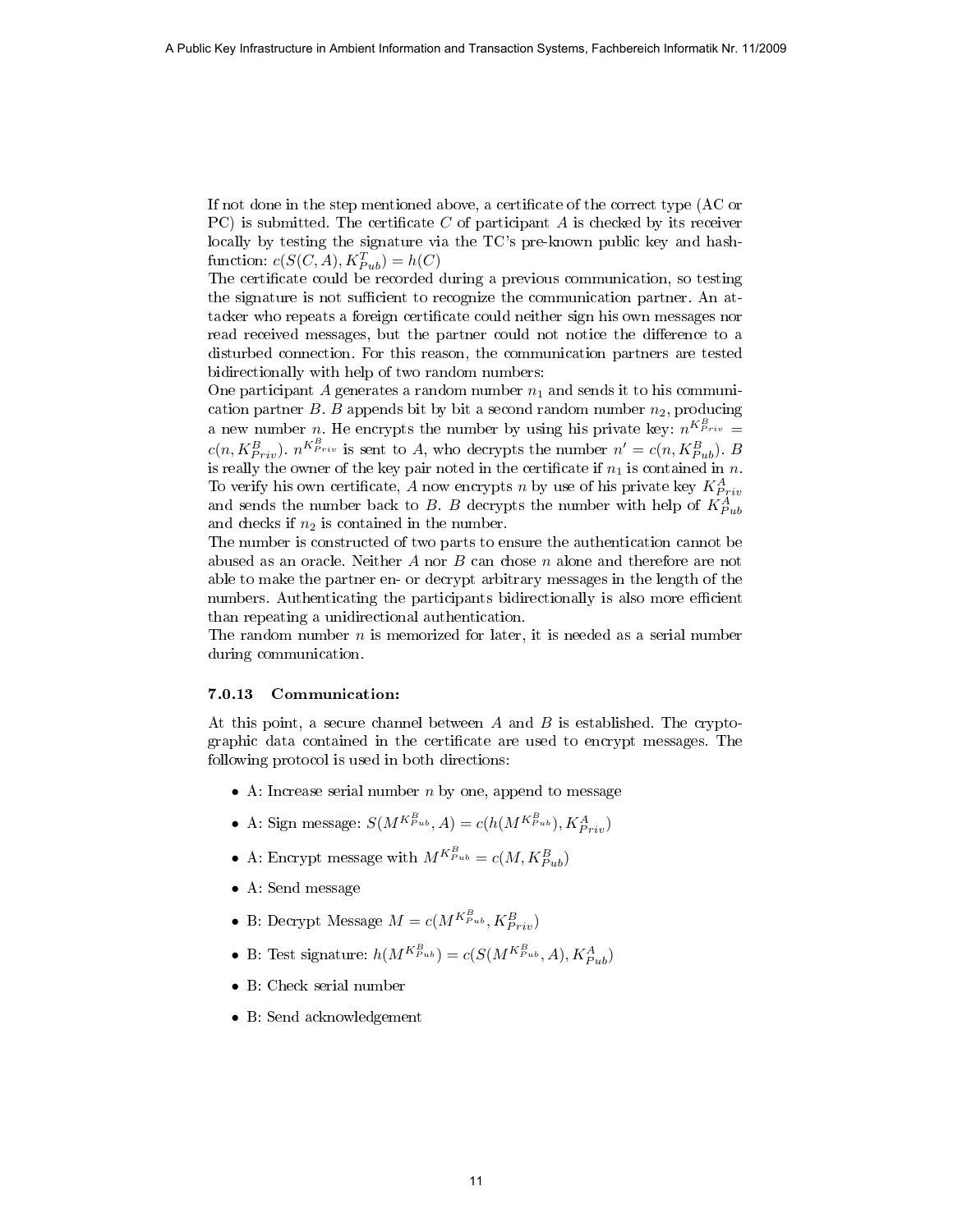A serial number is appended at the beginning of the message to prevent repeater attacks. Hence this number changes with every message and is known only to the participants, recording and repeating would result in infeasible messages. The random number  $n$  from the authentication process is used as initial serial number, for every subsequent message the number is increased by one.

The message is signed via the sender's private key  $K_{Priv}^A$  and encrypted together with the signature using the public key of the receiver  $K_{Pub}^B$ . The resulting message is sent to the receiver, who decrypts it and checks the signature as well as the serial number.

To check if the messages are received correctly, the receiver sends back the signed serial number, which also is used as an acknowledgement for non-repudiability.

# 8 Applying the PKI in Daily-Life Scenarios

We already mentioned some sample applications in Section 2. Here we explain how the iCity PKI can be applied to those scenarios.

#### 8.0.14 Information Services:

The service provider sends a PC to the customer to authenticate himself and protect customers from phishing or other abuse. The provider's certificate is submitted first, since it does only contain public data. The customer answers with an AHC to protect the channel against eavesdropping without publishing personal information.

#### 8.0.15 Registered or Context Sensitive Services:

The service provider begins authentication with a PC. The customer answers with an AC to create a link to his account respectively the correct context.

#### 8.0.16 Personal Services:

If information about the natural person is required, both partners use a PCs. If one participant is a service provider or company, his certificate is transmitted first, the natural person's certificate second. If both partners are natural persons, they have to decide who starts. The person is always prompted for a PIN before submitting his personal data to proof that no third person is using his mobile device and to confirm the abandoning of anonymity. A Public Key Infrastructure in Ambient Information and Transaction Systems, Fachbereich Information and Ambient Information and Ambient Information and Transaction and Transaction and Transaction System in the state of th

## 9 Conclusion

The proposed PKI enables bug-proof, non-repudiable end-to-end communication with user and data authentication. Different security levels either provide a high degree of anonymity or allow personal authentication. Only public information is exchanged via an unsecured channel. No connection to a Trust Center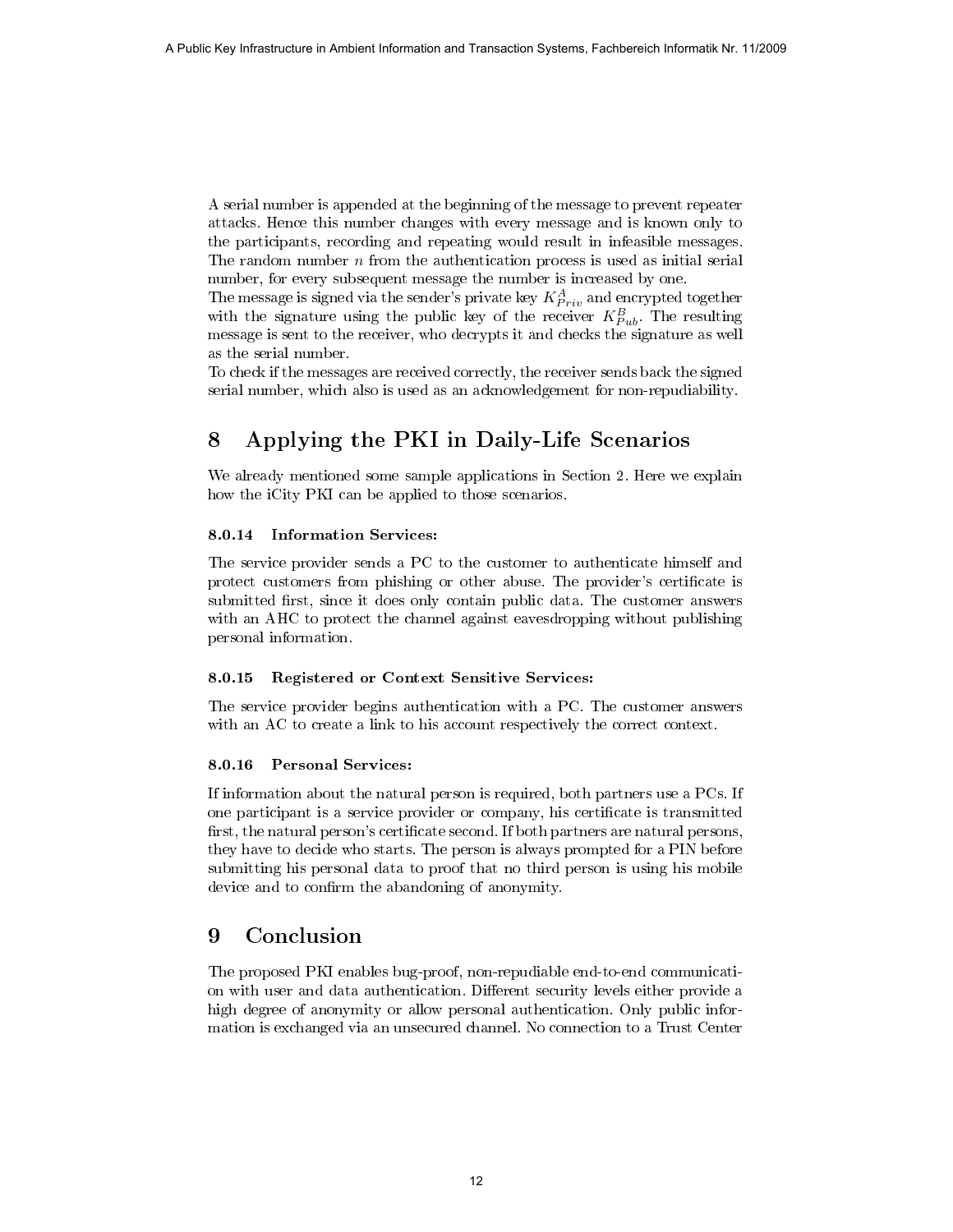is needed during link connection.

The concept considers how to achieve the security requirements of typical ambient system scenarios. However, efficiency was not investigated yet. Future extensions will explore the integration of symmetric cryptography, for example how to exchange symmetric keys on the tap-proof channel combined with asymmetric signatures. A Public Key Infrastructure in Ambient Information and Transaction Systems, Fachbereich Information and<br>
The current considers the current interaction and Transaction Ambient Information and Transaction and Transaction Sy

## Acknowledgment

The authors would like to thank their industry partners, the Ministry of Rhineland-Palatinate and EFRE who are founders of the iCity project.

### Literatur

- [1] University of Koblenz, AGKI: iCity-a research project on ambient Intelligence System (Online; 2009-06-07) www.uni-koblenz.de/icity
- [2] National Institute of Standards and Technology U.S. Department of Commerce: Guide to Bluetooth Security. Special Publication 800-121 (September 2008)
- [3] National Institute of Standards and Technology, U.S. Department of Commerce: Wireless network security - 802.11, bluetooth and handheld devices. Special Publication 800-48 (November 2002)
- [4] Wool, A., yaniv Shaked: Cracking the bluetooth pin. In Proc. 3rd USE-NIX/ACM Conf. Mobile Systems, Applications, and Services (MobiSys) 3  $(June 2005) 39-50$
- [5] Lu, Y., Meier, W., Vaudenay, S.: The conditional correlation attack: A practical attack on bluetooth encryption. Advances in Cryptology - CRYP-TO 2005: 25th Annual International Cryptology Conference 3621 (2005) 97-117
- [6] Chaabouni, R.: Break WEP Faster with Statistical Analysis. Technical Report, EPFL, LASEC (June 2006)
- [7] Schmeh, K.: Kryptografie Verfahren, Protokolle, Infrastrukturen. Volume 3. dpunkt.verlag (2007)
- [8] Buchmann, J.: Einführung in die Kryptographie. Volume 4. Springer-Verlag Berlin Heidelberg (2008)
- [9] Bundesministerium der Justiz: Bundesdatenschutzgesetz (bdgs). (August 2006)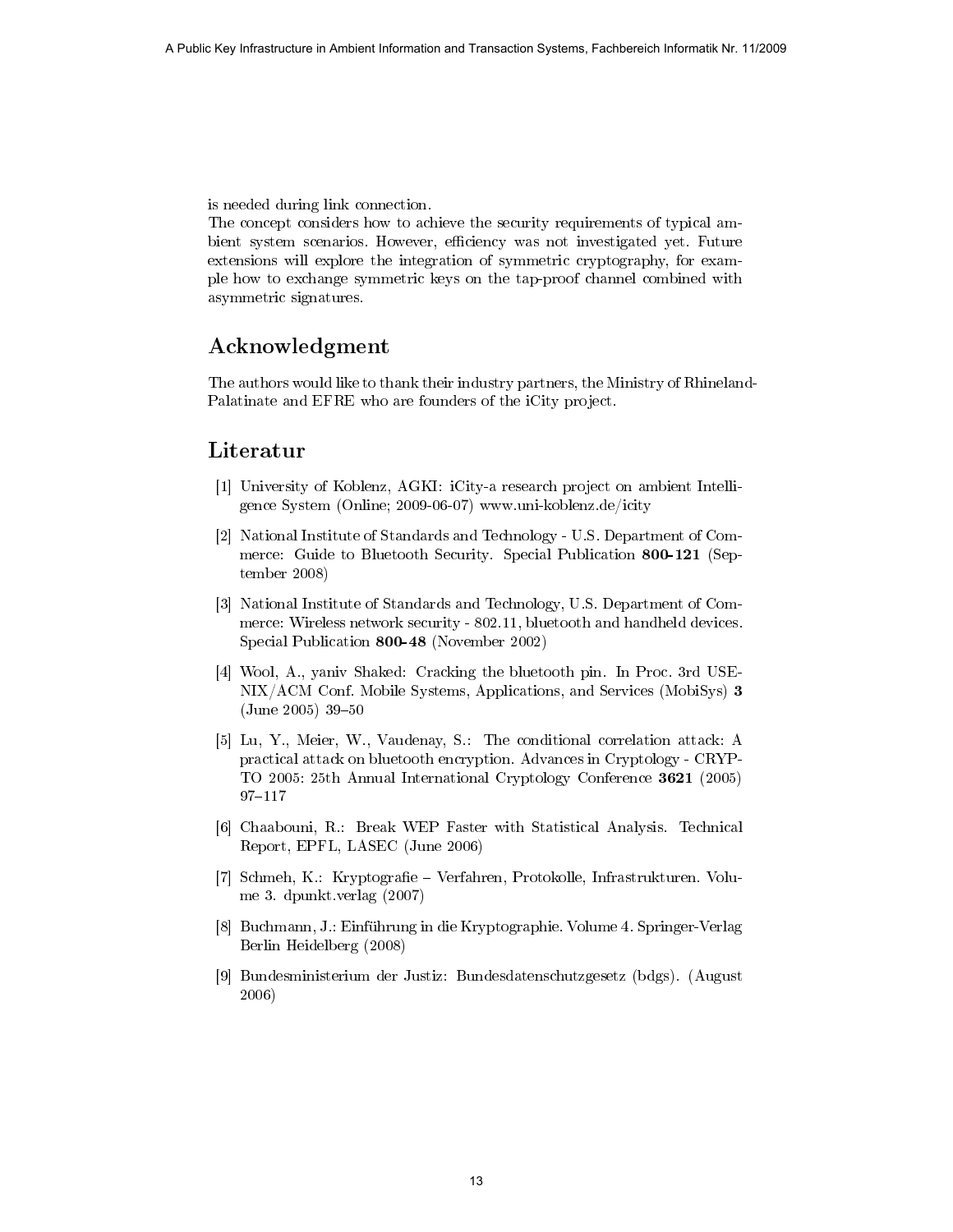- [10] Becher, S., Laue, P., Maidl, M., Modsching, M.: Die Datenschutz- und sicherheitskonforme Ausgestaltung von Location Based Services am Beispiel eines mobilen Touristenführers. Mobilität und mobile Informationssysteme 2007 (MMS) (March 2007) 86–96
- [11] Phan, T.T.H., Dang, T.K.: An Extended Payment Model with Fair Non-Repudiation Protocols for M-Commerce. In: MoMM'2007 - The Fifth International Conference on Advances in Mobile Computing and Multimedia.  $(2007)$  227-232 14 Public Key Infrastructure in Ambient Information and Transaction Systems, Fachbereich Information and Transaction and Transaction and Transaction and Transaction and Transaction and Transaction Systems and Transaction
	- [12] Hiltgen, A., Kramp, T., Weigold, T.: Secure Internet Banking Authentication. IEEE Security & Privacy  $4(2)$  (March 2006) 21-29
	- [13] Rivest, R.L., Shamir, A., Adleman, L.: A Method for Obtaining Digital Signatures and Public-Key Cryptosystems. Communications of the ACM  $21$  (1978) 120-126
	- [14] U.S. Department of Commerce, National Institute of Standards and Technology: Digital Signature Standard (DSS). Federal Information Processing Standards Publication (186-2) (January 2000)
	- [15] Bundesnetzagentur: Einheitliche Spezifizierung der Einsatzbedingungen für Signaturanwendungskomponenten. 1.4 (July 2005)
	- [16] Bundesnetzagentur: Bekanntmachung zur elektronischen Signatur nach dem Signaturgesetz und der Signaturverordnung (Übersicht über geeignete Algorithmen). Bundesanzeiger  $(13)$  (January 2009) 346 - 257
	- [17] Giessmann, E., Lippert, M., Bundesnetzagentur, T-Systems: Trustcenter Bundesnetzagentur – Realisierung Übersignaturkomponente. 2 (March 2008)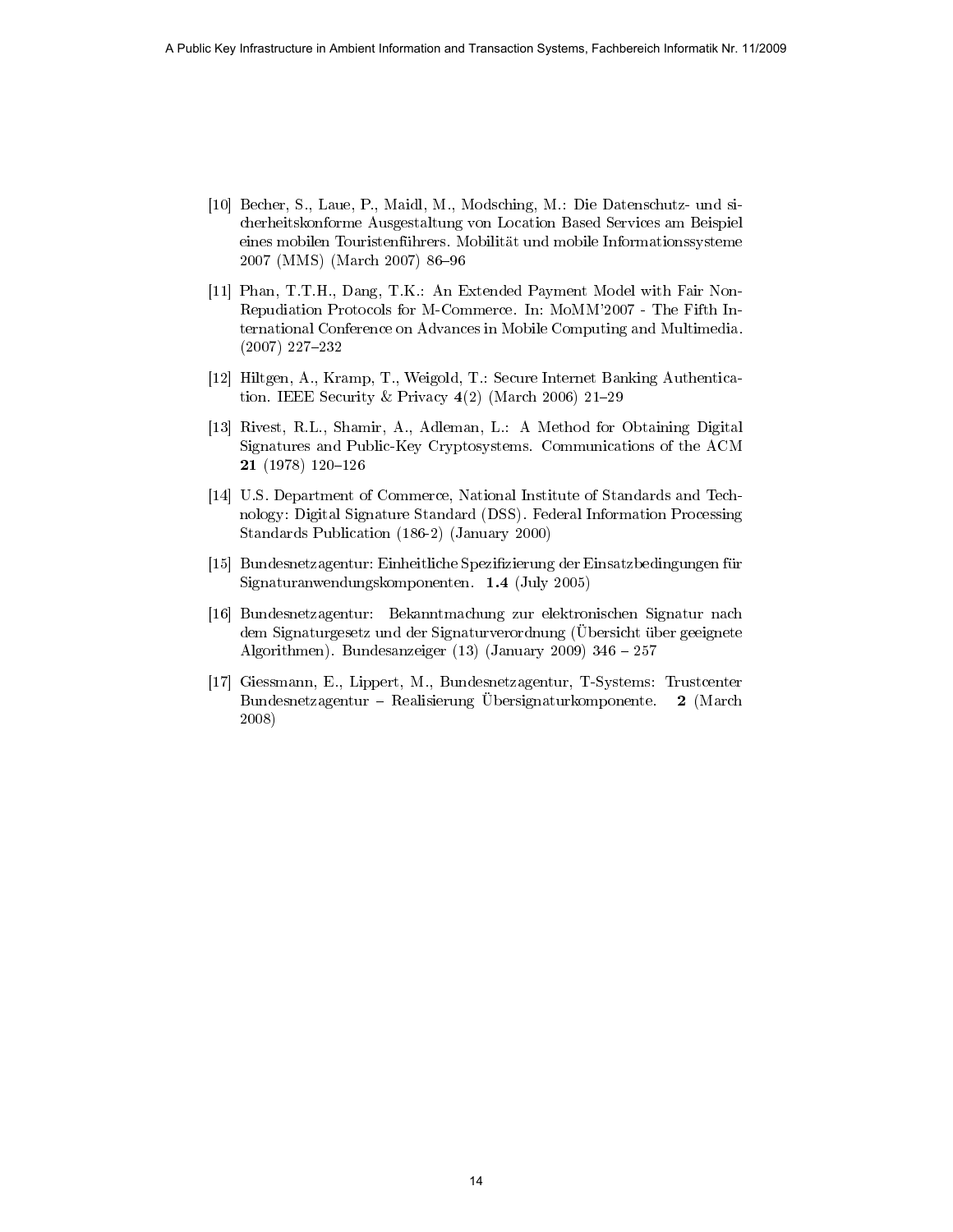# **Bisher erschienen**

### **Arbeitsberichte aus dem Fachbereich Informatik**

(<http://www.uni-koblenz.de/fb4/publikationen/arbeitsberichte>)

Sebastian Magnus, Markus Maron, A Public Key Infrastructure in Ambient Information and Transaction Systems, Arbeitsberichte aus dem Fachbereich Informatik 11/2009

Ammar Mohammed, Ulrich Furbach, Multi-agent systems: Modeling and Virification using Hybrid Automata, Arbeitsberichte aus dem Fachbereich Informatik 10/2009

Andreas Sprotte, Performance Measurement auf der Basis von Kennzahlen aus betrieblichen Anwendungssystemen: Entwurf eines kennzahlengestützten Informationssystems für einen Logistikdienstleister, Arbeitsberichte aus dem Fachbereich Informatik 9/2009

Gwendolin Garbe, Tobias Hausen, Process Commodities: Entwicklung eines Reifegradmodells als Basis für Outsourcingentscheidungen, Arbeitsberichte aus dem Fachbereich Informatik 8/2009

Petra Schubert et. al., Open-Source-Software für das Enterprise Resource Planning, Arbeitsberichte aus dem Fachbereich Informatik 7/2009

Ammar Mohammed, Frieder Stolzenburg, Using Constraint Logic Programming for Modeling and Verifying Hierarchical Hybrid Automata, Arbeitsberichte aus dem Fachbereich Informatik 6/2009

Tobias Kippert, Anastasia Meletiadou, Rüdiger Grimm, Entwurf eines Common Criteria-Schutzprofils für Router zur Abwehr von Online-Überwachung, Arbeitsberichte aus dem Fachbereich Informatik 5/2009

Hannes Schwarz, Jürgen Ebert, Andreas Winter, Graph-based Traceability – A Comprehensive Approach. Arbeitsberichte aus dem Fachbereich Informatik 4/2009

Anastasia Meletiadou, Simone Müller, Rüdiger Grimm, Anforderungsanalyse für Risk-Management-Informationssysteme (RMIS), Arbeitsberichte aus dem Fachbereich Informatik 3/2009

Ansgar Scherp, Thomas Franz, Carsten Saathoff, Steffen Staab, A Model of Events based on a Foundational Ontology, Arbeitsberichte aus dem Fachbereich Informatik 2/2009

Frank Bohdanovicz, Harald Dickel, Christoph Steigner, Avoidance of Routing Loops, Arbeitsberichte aus dem Fachbereich Informatik 1/2009

Stefan Ameling, Stephan Wirth, Dietrich Paulus, Methods for Polyp Detection in Colonoscopy Videos: A Review, Arbeitsberichte aus dem Fachbereich Informatik 14/2008

Tassilo Horn, Jürgen Ebert, Ein Referenzschema für die Sprachen der IEC 61131-3, Arbeitsberichte aus dem Fachbereich Informatik 13/2008

Thomas Franz, Ansgar Scherp, Steffen Staab, Does a Semantic Web Facilitate Your Daily Tasks?, Arbeitsberichte aus dem Fachbereich Informatik 12/2008

Norbert Frick, Künftige Anfordeungen an ERP-Systeme: Deutsche Anbieter im Fokus, Arbeitsberichte aus dem Fachbereicht Informatik 11/2008

Jürgen Ebert, Rüdiger Grimm, Alexander Hug, Lehramtsbezogene Bachelor- und Masterstudiengänge im Fach Informatik an der Universität Koblenz-Landau, Campus Koblenz, Arbeitsberichte aus dem Fachbereich Informatik 10/2008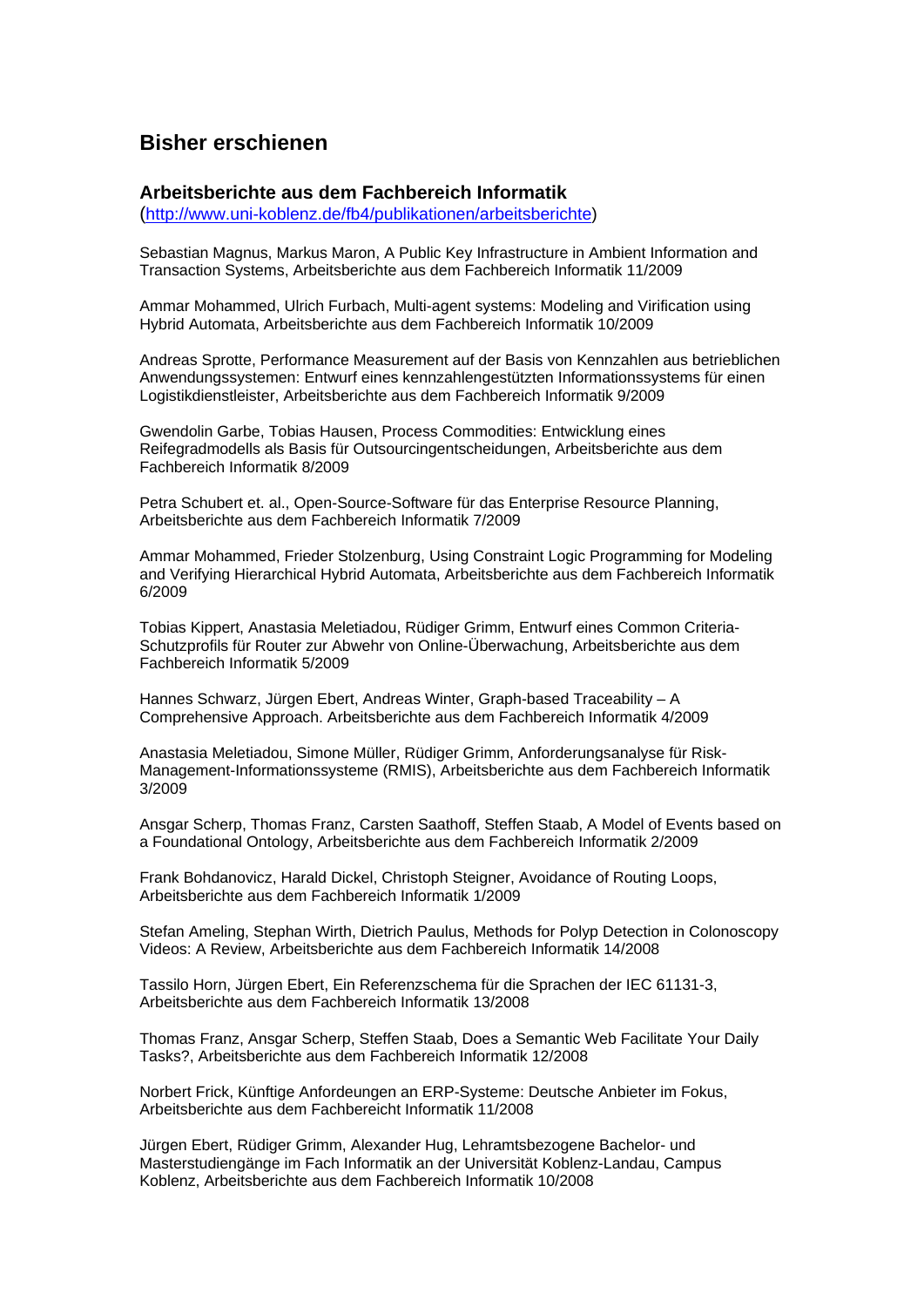Mario Schaarschmidt, Harald von Kortzfleisch, Social Networking Platforms as Creativity Fostering Systems: Research Model and Exploratory Study, Arbeitsberichte aus dem Fachbereich Informatik 9/2008

Bernhard Schueler, Sergej Sizov, Steffen Staab, Querying for Meta Knowledge, Arbeitsberichte aus dem Fachbereich Informatik 8/2008

Stefan Stein, Entwicklung einer Architektur für komplexe kontextbezogene Dienste im mobilen Umfeld, Arbeitsberichte aus dem Fachbereich Informatik 7/2008

Matthias Bohnen, Lina Brühl, Sebastian Bzdak, RoboCup 2008 Mixed Reality League Team Description, Arbeitsberichte aus dem Fachbereich Informatik 6/2008

Bernhard Beckert, Reiner Hähnle, Tests and Proofs: Papers Presented at the Second International Conference, TAP 2008, Prato, Italy, April 2008, Arbeitsberichte aus dem Fachbereich Informatik 5/2008

Klaas Dellschaft, Steffen Staab, Unterstützung und Dokumentation kollaborativer Entwurfsund Entscheidungsprozesse, Arbeitsberichte aus dem Fachbereich Informatik 4/2008

Rüdiger Grimm: IT-Sicherheitsmodelle, Arbeitsberichte aus dem Fachbereich Informatik 3/2008

Rüdiger Grimm, Helge Hundacker, Anastasia Meletiadou: Anwendungsbeispiele für Kryptographie, Arbeitsberichte aus dem Fachbereich Informatik 2/2008

Markus Maron, Kevin Read, Michael Schulze: CAMPUS NEWS – Artificial Intelligence Methods Combined for an Intelligent Information Network, Arbeitsberichte aus dem Fachbereich Informatik 1/2008

Lutz Priese,Frank Schmitt, Patrick Sturm, Haojun Wang: BMBF-Verbundprojekt 3D-RETISEG Abschlussbericht des Labors Bilderkennen der Universität Koblenz-Landau, Arbeitsberichte aus dem Fachbereich Informatik 26/2007

Stephan Philippi, Alexander Pinl: Proceedings 14. Workshop 20.-21. September 2007 Algorithmen und Werkzeuge für Petrinetze, Arbeitsberichte aus dem Fachbereich Informatik 25/2007

Ulrich Furbach, Markus Maron, Kevin Read: CAMPUS NEWS – an Intelligent Bluetoothbased Mobile Information Network, Arbeitsberichte aus dem Fachbereich Informatik 24/2007

Ulrich Furbach, Markus Maron, Kevin Read: CAMPUS NEWS - an Information Network for Pervasive Universities, Arbeitsberichte aus dem Fachbereich Informatik 23/2007

Lutz Priese: Finite Automata on Unranked and Unordered DAGs Extented Version, Arbeitsberichte aus dem Fachbereich Informatik 22/2007

Mario Schaarschmidt, Harald F.O. von Kortzfleisch: Modularität als alternative Technologieund Innovationsstrategie, Arbeitsberichte aus dem Fachbereich Informatik 21/2007

Kurt Lautenbach, Alexander Pinl: Probability Propagation Nets, Arbeitsberichte aus dem Fachbereich Informatik 20/2007

Rüdiger Grimm, Farid Mehr, Anastasia Meletiadou, Daniel Pähler, Ilka Uerz: SOA-Security, Arbeitsberichte aus dem Fachbereich Informatik 19/2007

Christoph Wernhard: Tableaux Between Proving, Projection and Compilation, Arbeitsberichte aus dem Fachbereich Informatik 18/2007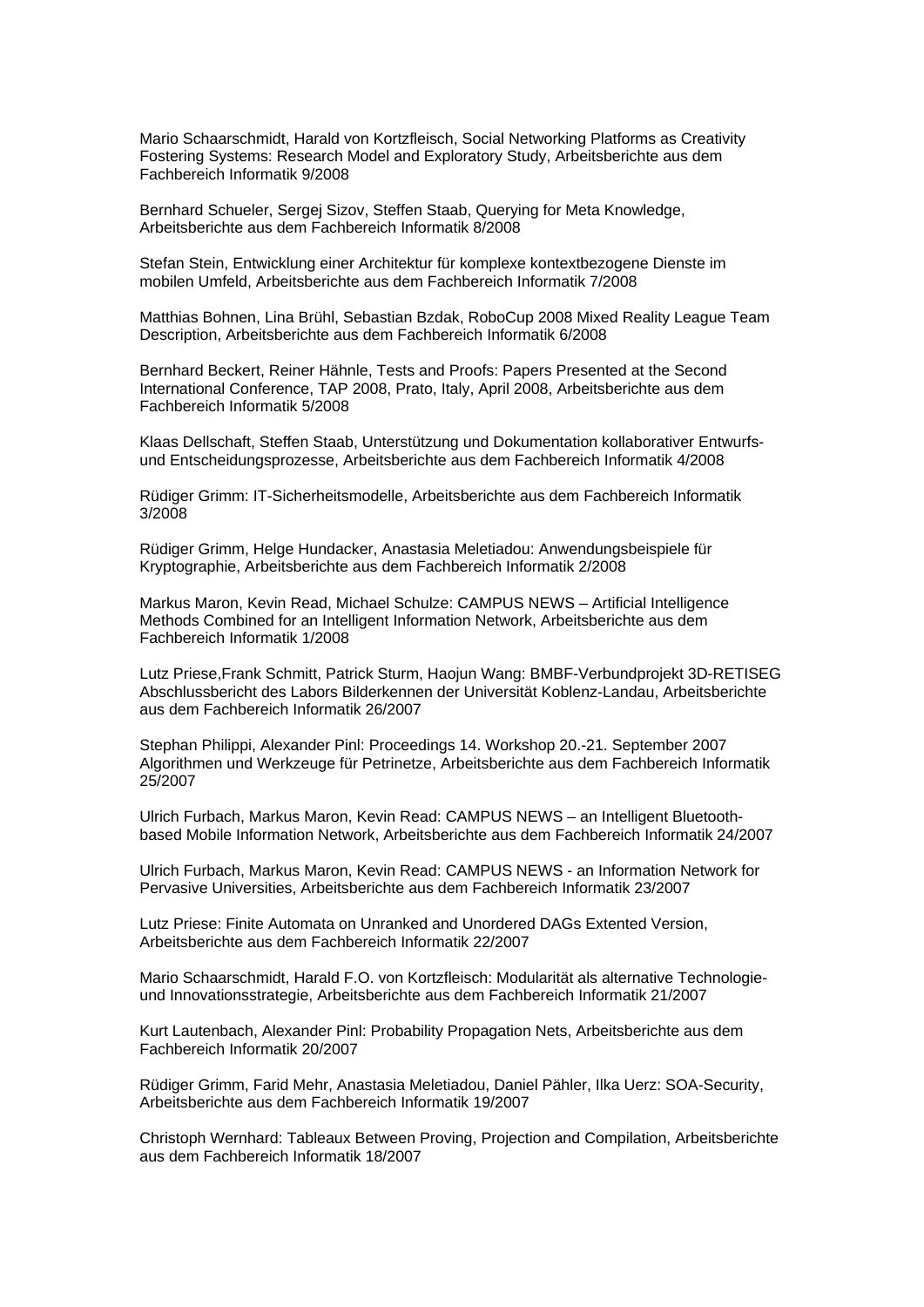Ulrich Furbach, Claudia Obermaier: Knowledge Compilation for Description Logics, Arbeitsberichte aus dem Fachbereich Informatik 17/2007

Fernando Silva Parreiras, Steffen Staab, Andreas Winter: TwoUse: Integrating UML Models and OWL Ontologies, Arbeitsberichte aus dem Fachbereich Informatik 16/2007

Rüdiger Grimm, Anastasia Meletiadou: Rollenbasierte Zugriffskontrolle (RBAC) im Gesundheitswesen, Arbeitsberichte aud dem Fachbereich Informatik 15/2007

Ulrich Furbach, Jan Murray, Falk Schmidsberger, Frieder Stolzenburg: Hybrid Multiagent Systems with Timed Synchronization-Specification and Model Checking, Arbeitsberichte aus dem Fachbereich Informatik 14/2007

Björn Pelzer, Christoph Wernhard: System Description:"E-KRHyper", Arbeitsberichte aus dem Fachbereich Informatik, 13/2007

Ulrich Furbach, Peter Baumgartner, Björn Pelzer: Hyper Tableaux with Equality, Arbeitsberichte aus dem Fachbereich Informatik, 12/2007

Ulrich Furbach, Markus Maron, Kevin Read: Location based Informationsystems, Arbeitsberichte aus dem Fachbereich Informatik, 11/2007

Philipp Schaer, Marco Thum: State-of-the-Art: Interaktion in erweiterten Realitäten, Arbeitsberichte aus dem Fachbereich Informatik, 10/2007

Ulrich Furbach, Claudia Obermaier: Applications of Automated Reasoning, Arbeitsberichte aus dem Fachbereich Informatik, 9/2007

Jürgen Ebert, Kerstin Falkowski: A First Proposal for an Overall Structure of an Enhanced Reality Framework, Arbeitsberichte aus dem Fachbereich Informatik, 8/2007

Lutz Priese, Frank Schmitt, Paul Lemke: Automatische See-Through Kalibrierung, Arbeitsberichte aus dem Fachbereich Informatik, 7/2007

Rüdiger Grimm, Robert Krimmer, Nils Meißner, Kai Reinhard, Melanie Volkamer, Marcel Weinand, Jörg Helbach: Security Requirements for Non-political Internet Voting, Arbeitsberichte aus dem Fachbereich Informatik, 6/2007

Daniel Bildhauer, Volker Riediger, Hannes Schwarz, Sascha Strauß, "grUML – Eine UMLbasierte Modellierungssprache für T-Graphen", Arbeitsberichte aus dem Fachbereich Informatik, 5/2007

Richard Arndt, Steffen Staab, Raphaël Troncy, Lynda Hardman: Adding Formal Semantics to MPEG-7: Designing a Well Founded Multimedia Ontology for the Web, Arbeitsberichte aus dem Fachbereich Informatik, 4/2007

Simon Schenk, Steffen Staab: Networked RDF Graphs, Arbeitsberichte aus dem Fachbereich Informatik, 3/2007

Rüdiger Grimm, Helge Hundacker, Anastasia Meletiadou: Anwendungsbeispiele für Kryptographie, Arbeitsberichte aus dem Fachbereich Informatik, 2/2007

Anastasia Meletiadou, J. Felix Hampe: Begriffsbestimmung und erwartete Trends im IT-Risk-Management, Arbeitsberichte aus dem Fachbereich Informatik, 1/2007

#### **"Gelbe Reihe"**

(http://www.uni-koblenz.de/fb4/publikationen/gelbereihe)

Lutz Priese: Some Examples of Semi-rational and Non-semi-rational DAG Languages. Extended Version, Fachberichte Informatik 3-2006

Kurt Lautenbach, Stephan Philippi, and Alexander Pinl: Bayesian Networks and Petri Nets, Fachberichte Informatik 2-2006

Rainer Gimnich and Andreas Winter: Workshop Software-Reengineering und Services, Fachberichte Informatik 1-2006

[Kurt Lautenbach](http://www.uni-koblenz.de/%7Eag-pn/html/mitarbeiter/mitarbeiter.html) and [Alexander Pinl](http://www.uni-koblenz.de/%7Eag-pn/html/mitarbeiter/apinl.html): Probability Propagation in Petri Nets, Fachberichte Informatik 16-2005